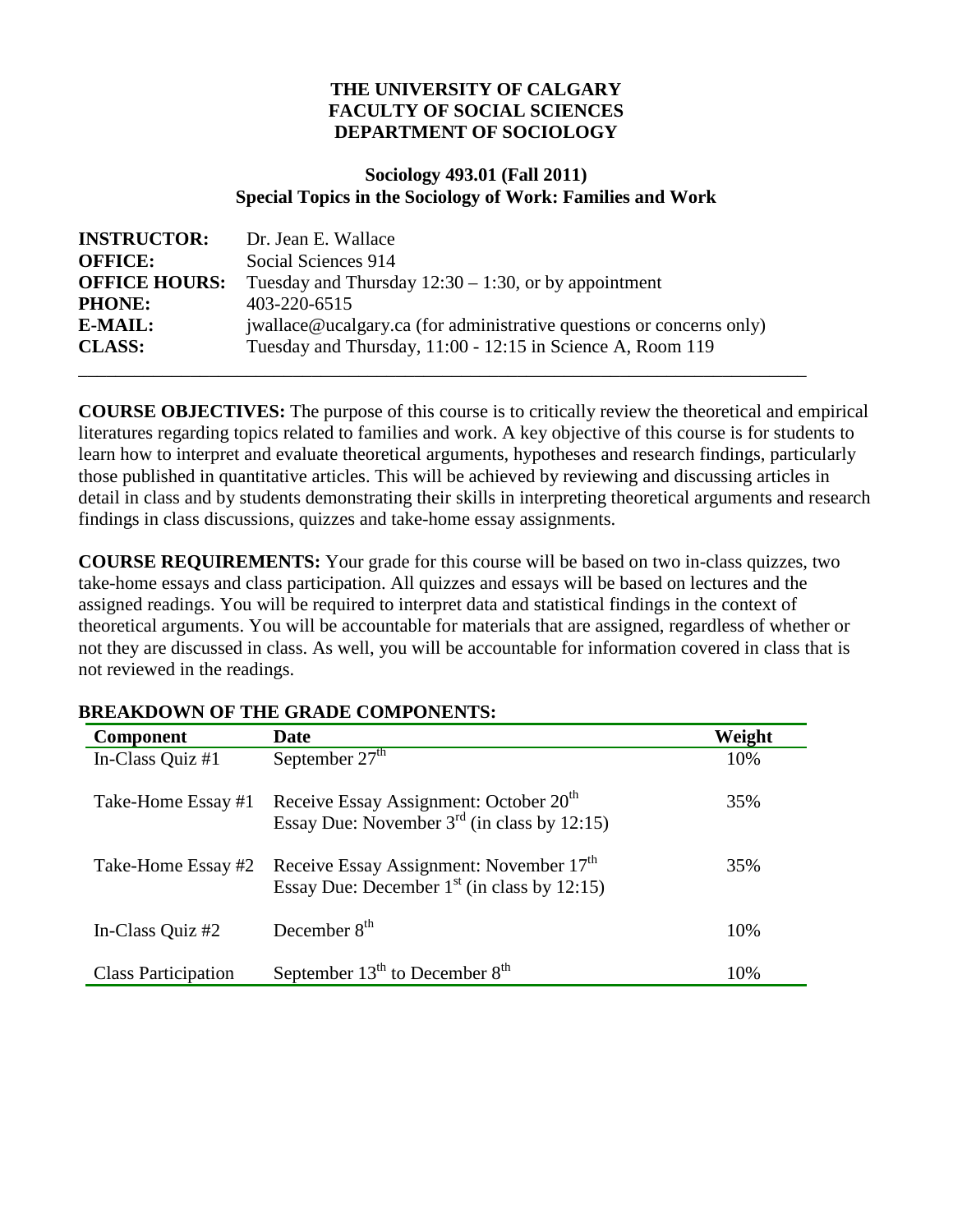**LECTURE SCHEDULE AND REQUIRED READINGS:** Listed below are the readings assigned by topic and date. In addition, the links for the articles are also provided. You will need your UCID number and password to login to the University of Calgary library to access the articles. It is your responsibilities to locate and download all articles from the University of Calgary library. Expected lecture dates for the topics are listed below, although unexpected circumstances may require some changes. You should read the required readings prior to their designated class and bring those articles to class for review and discussion. Power Point outlines will be available on Blackboard prior to the relevant class.

# **SECTION I: INTRODUCTION TO WORK AND FAMILY AND SOME CLASSICS**

### **September 13 and 15: Introduction and a Classic Approach to Work and Family**

(1) Pleck, J.H. (1977). The Work-Family Role System. *Social Problems*, 24:417-427. <http://www.jstor.org.ezproxy.lib.ucalgary.ca/stable/pdfplus/800135.pdf> (2) Frone, M., Russell, M. and Cooper, L. (1992). Prevalence of Work-Family Conflict: Are Work and Family Boundaries Asymmetrically Permeable? *Journal of Organizational Behavior, 13(7)*:723-729. <http://www.jstor.org.ezproxy.lib.ucalgary.ca/stable/pdfplus/2488392.pdf>

### **September 20 and 22: Classic Research on Work-Family Conflict Issues**

(3) Greenhaus, J.H., and N.J. Beutell (1985). Sources of Conflict Between Work and Family Roles. *Academy of Management Review*, 10:76-88. <http://www.jstor.org.ezproxy.lib.ucalgary.ca/stable/pdfplus/258214.pdf> (4) Voyandoff, P. (1988). Work role characteristics, family structure demands, and work/family conflict. *Journal of Marriage and the Family, 50*, 749-762. <http://www.jstor.org.ezproxy.lib.ucalgary.ca/stable/pdfplus/352644.pdf>

**September 27: In Class Quiz (10%)**

# **SECTION II: WORK TIME AND FAMILIES**

**September 29 and October 4: Work and Family Research in the 21st Century** (5) Bianchi, S.M. and M.A. Milkie (2010). Work and Family Research in the First Decade of the  $21<sup>st</sup>$ Century. *Journal of Marriage and the Family*, 72: 705-725. [http://web.ebscohost.com.ezproxy.lib.ucalgary.ca/ehost/pdfviewer/pdfviewer?vid=4&hid=11&sid=6bd07](http://web.ebscohost.com.ezproxy.lib.ucalgary.ca/ehost/pdfviewer/pdfviewer?vid=4&hid=11&sid=6bd074b2-b9db-46b5-9f33-d850cb3df30d%40sessionmgr15) [4b2-b9db-46b5-9f33-d850cb3df30d%40sessionmgr15](http://web.ebscohost.com.ezproxy.lib.ucalgary.ca/ehost/pdfviewer/pdfviewer?vid=4&hid=11&sid=6bd074b2-b9db-46b5-9f33-d850cb3df30d%40sessionmgr15) (6) Voydanoff, P. (2005). Toward a Conceptualization of Perceived Work-Family Fit and Balance: A Demands and Resources Approach. *Journal of Marriage and the Family*, 76:822-836. [http://web.ebscohost.com.ezproxy.lib.ucalgary.ca/ehost/pdfviewer/pdfviewer?vid=3&hid=11&sid=6bd07](http://web.ebscohost.com.ezproxy.lib.ucalgary.ca/ehost/pdfviewer/pdfviewer?vid=3&hid=11&sid=6bd074b2-b9db-46b5-9f33-d850cb3df30d%40sessionmgr15) [4b2-b9db-46b5-9f33-d850cb3df30d%40sessionmgr15](http://web.ebscohost.com.ezproxy.lib.ucalgary.ca/ehost/pdfviewer/pdfviewer?vid=3&hid=11&sid=6bd074b2-b9db-46b5-9f33-d850cb3df30d%40sessionmgr15)

### **October 6 and 11: Work Time and Families**

(6) Jacobs, J.A. & Gerson, K. (2001) Overworked Individuals or Overworked Families? Explaining Trends in Work, Leisure, and Family Time. *Work and Occupations*, 28, 40-63. <http://wox.sagepub.com.ezproxy.lib.ucalgary.ca/content/28/1/40.full.pdf+html>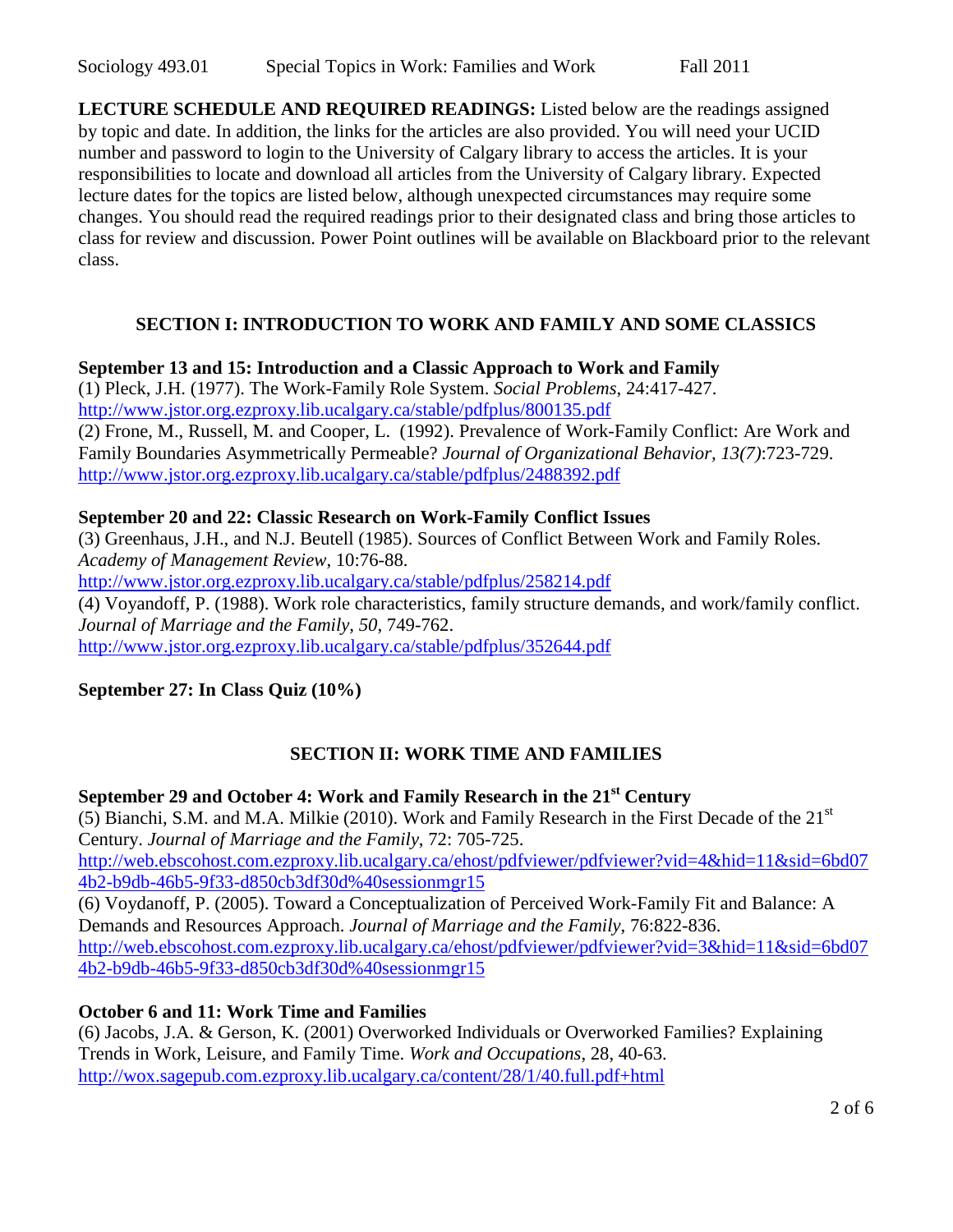(7) Tausig, M., & Fenwick, R. (2001). Unbinding Time: Alternate Work Schedules and Work-Life Balance. *Journal of Family and Economic Issues*, 22:101-119. <http://www.springerlink.com.ezproxy.lib.ucalgary.ca/content/j0p1860766615035/fulltext.pdf>

### **October 13, 18 and 20: Reducing Work Hours**

(8) Gareis, K. C., & Barnett, R. C. (2002). Under What Conditions do Long Work Hours affect Psychological Distress? A Study of Full-Time and Reduced Hours Female Doctors. *Work and Occupations*, 29:483-497.

<http://wox.sagepub.com.ezproxy.lib.ucalgary.ca/content/29/4/483.full.pdf+html>

(9) Becker, P.E. and P. Moen (1999). Scaling Back: Dual Earner Couples' Work-Family Strategies. *Journal of Marriage and the Family*, 61:995-1007.

<http://www.jstor.org.ezproxy.lib.ucalgary.ca/stable/pdfplus/354019.pdf>

(10) Barnett, R. C., Gareis, K. C., &Brennan, R. T. (2008). Wives' Shift Work Schedules and Husbands' and Wives' Well-Being in Dual-Earner Couples with Children: A Within-Couple Analysis. *Journal of Family Issues*, 29:396-422.

<http://jfi.sagepub.com.ezproxy.lib.ucalgary.ca/content/29/3/396.full.pdf+html>

# **SECTION III: BALANCING WORK AND FAMILY ROLES**

#### **October 25, 27 and November 1: Role Meanings and Stereotypes**

(11) Simon, R.W. (1995). Gender, Multiple Roles, Role Meaning, and Mental Health. *Journal of Health and Social Behavior*, 36:182-194.

<http://www.jstor.org.ezproxy.lib.ucalgary.ca/stable/pdfplus/2137224.pdf>

(12) Cuddy, A.J.C., Fiske, S.T., and Glick, P. (2004). When Professionals Become Mothers, Warmth Doesn't Cut the Ice. *Journal of Social Issues*, 59:263-274.

<http://www.sanchezlab.com/pdfs/Cuddy2001.pdf>

(13) Wallace, J.E. (2004). Motherhood and Career Commitment to the Legal Profession. In N. DiTomaso and C. Post (Eds.), *Research in the Sociology of Work, Volume 14: Workforce Diversity* (pp. 219-246). Amsterdam: JAI Press/Elsevier Science. [available on Blackboard]

#### **October November 3 and 8: Parenthood, Work Effort and Productivity**

(14) Wallace, J.E., & M. Young (2008). Parenthood and Productivity: A Study of Demands, Resources and Family-Friendly Firms. *Journal of Vocational Behavior*. 72:110-122.

http://www.sciencedirect.com.ezproxy.lib.ucalgary.ca/science? ob=MImg& imagekey=B6WMN-[4R7NR7C-2-](http://www.sciencedirect.com.ezproxy.lib.ucalgary.ca/science?_ob=MImg&_imagekey=B6WMN-4R7NR7C-2-3&_cdi=6939&_user=1067480&_pii=S000187910700098X&_origin=search&_coverDate=02%2F29%2F2008&_sk=999279998&view=c&wchp=dGLbVzW-zSkWA&md5=8887d544de1c952c5e1fb2e6528a4c29&ie=/sdarticle.pdf)

[3&\\_cdi=6939&\\_user=1067480&\\_pii=S000187910700098X&\\_origin=search&\\_coverDate=02%2F29%2](http://www.sciencedirect.com.ezproxy.lib.ucalgary.ca/science?_ob=MImg&_imagekey=B6WMN-4R7NR7C-2-3&_cdi=6939&_user=1067480&_pii=S000187910700098X&_origin=search&_coverDate=02%2F29%2F2008&_sk=999279998&view=c&wchp=dGLbVzW-zSkWA&md5=8887d544de1c952c5e1fb2e6528a4c29&ie=/sdarticle.pdf) [F2008&\\_sk=999279998&view=c&wchp=dGLbVzW-](http://www.sciencedirect.com.ezproxy.lib.ucalgary.ca/science?_ob=MImg&_imagekey=B6WMN-4R7NR7C-2-3&_cdi=6939&_user=1067480&_pii=S000187910700098X&_origin=search&_coverDate=02%2F29%2F2008&_sk=999279998&view=c&wchp=dGLbVzW-zSkWA&md5=8887d544de1c952c5e1fb2e6528a4c29&ie=/sdarticle.pdf)

[zSkWA&md5=8887d544de1c952c5e1fb2e6528a4c29&ie=/sdarticle.pdf](http://www.sciencedirect.com.ezproxy.lib.ucalgary.ca/science?_ob=MImg&_imagekey=B6WMN-4R7NR7C-2-3&_cdi=6939&_user=1067480&_pii=S000187910700098X&_origin=search&_coverDate=02%2F29%2F2008&_sk=999279998&view=c&wchp=dGLbVzW-zSkWA&md5=8887d544de1c952c5e1fb2e6528a4c29&ie=/sdarticle.pdf)

(15) Kaufman, G., & Uhlenberg, P. (2000). The influence of parenthood on the work effort of married men and women. *Social Forces*, *78*, 931 – 949.

[http://web.ebscohost.com.ezproxy.lib.ucalgary.ca/ehost/pdfviewer/pdfviewer?vid=3&hid=24&sid=0035c](http://web.ebscohost.com.ezproxy.lib.ucalgary.ca/ehost/pdfviewer/pdfviewer?vid=3&hid=24&sid=0035c322-5fab-471a-990c-1441eb709308%40sessionmgr13) [322-5fab-471a-990c-1441eb709308%40sessionmgr13](http://web.ebscohost.com.ezproxy.lib.ucalgary.ca/ehost/pdfviewer/pdfviewer?vid=3&hid=24&sid=0035c322-5fab-471a-990c-1441eb709308%40sessionmgr13)

**November 10: Reading Days**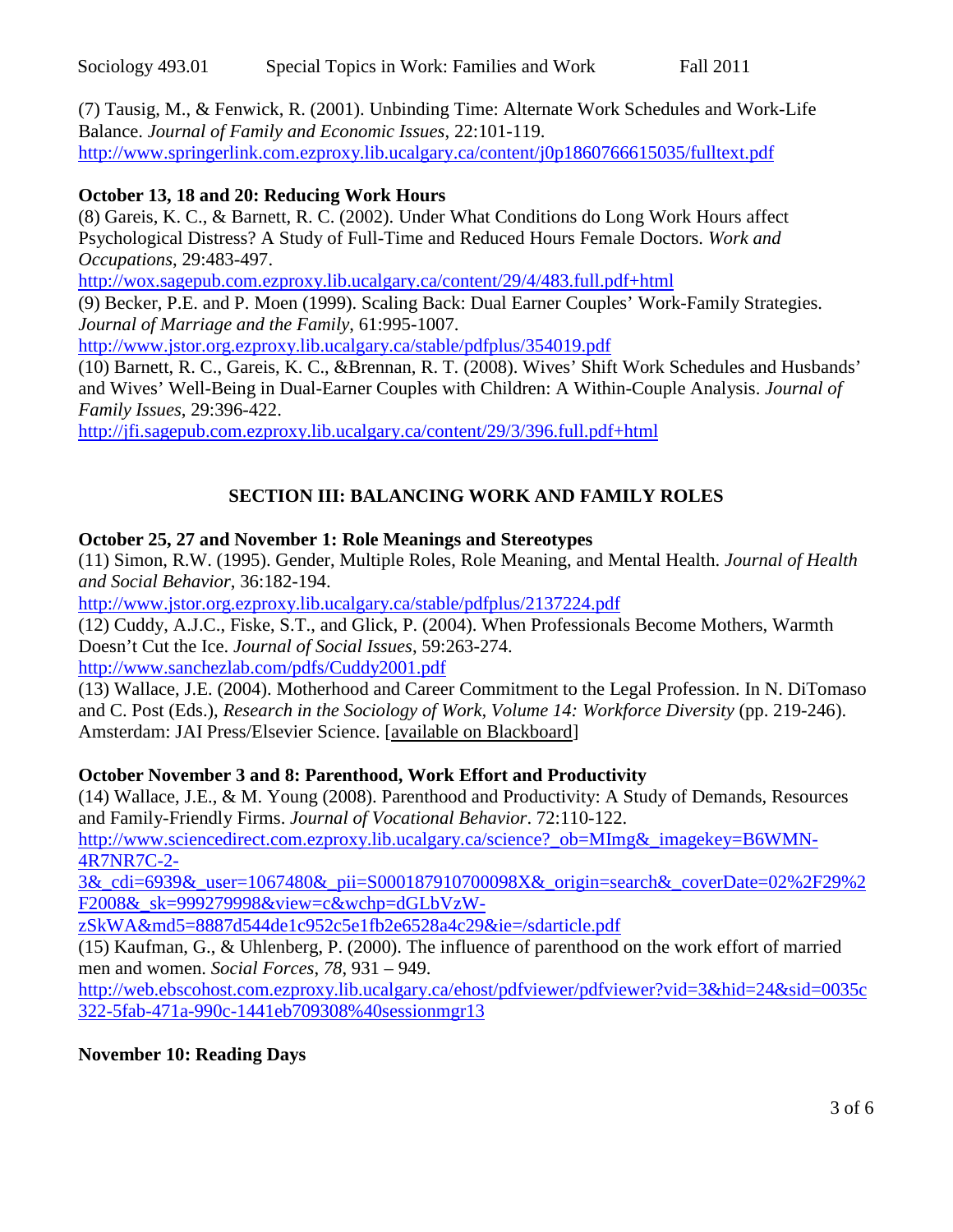### **November 15 and 17: Gender and Time Use Across Domains**

(16) Sayer, L. C. (2005). Gender, Time, and Inequality: Trends in Women's and Men's Paid Work, Unpaid Work, and Free Time. *Social Forces*, *84*, 285 – 303.

[http://web.ebscohost.com.ezproxy.lib.ucalgary.ca/ehost/pdfviewer/pdfviewer?vid=3&hid=24&sid=0035c](http://web.ebscohost.com.ezproxy.lib.ucalgary.ca/ehost/pdfviewer/pdfviewer?vid=3&hid=24&sid=0035c322-5fab-471a-990c-1441eb709308%40sessionmgr13) [322-5fab-471a-990c-1441eb709308%40sessionmgr13](http://web.ebscohost.com.ezproxy.lib.ucalgary.ca/ehost/pdfviewer/pdfviewer?vid=3&hid=24&sid=0035c322-5fab-471a-990c-1441eb709308%40sessionmgr13)

(17) Wallace, J.E. & Young, M.C. (2010). Work Hard, Play Hard? A Comparison of Male and Female Lawyers' Time in Paid and Unpaid Work and Participation in Leisure Activities. *Canadian Review of Sociology*, 47:27-47.

[http://web.ebscohost.com.ezproxy.lib.ucalgary.ca/ehost/pdfviewer/pdfviewer?vid=3&hid=11&sid=6291c](http://web.ebscohost.com.ezproxy.lib.ucalgary.ca/ehost/pdfviewer/pdfviewer?vid=3&hid=11&sid=6291c6ed-3771-48f0-98ca-870f4010227b%40sessionmgr11) [6ed-3771-48f0-98ca-870f4010227b%40sessionmgr11](http://web.ebscohost.com.ezproxy.lib.ucalgary.ca/ehost/pdfviewer/pdfviewer?vid=3&hid=11&sid=6291c6ed-3771-48f0-98ca-870f4010227b%40sessionmgr11)

# **SECTION IV: CONSEQUENCES OF THE DIVISION OF HOUSEHOLD LABOUR**

#### **November 22 and 24: Housework and Earnings**

(21) Noonan, M.C. (2001). The Impact of Domestic Work on Men's and Women's Wages. *Journal of Marriage and the Family*, 63:1134-1145.

[http://web.ebscohost.com.ezproxy.lib.ucalgary.ca/ehost/pdfviewer/pdfviewer?vid=5&hid=19&sid=19a04](http://web.ebscohost.com.ezproxy.lib.ucalgary.ca/ehost/pdfviewer/pdfviewer?vid=5&hid=19&sid=19a0482c-ade0-4575-95de-c358d1486d5b%40sessionmgr13) [82c-ade0-4575-95de-c358d1486d5b%40sessionmgr13](http://web.ebscohost.com.ezproxy.lib.ucalgary.ca/ehost/pdfviewer/pdfviewer?vid=5&hid=19&sid=19a0482c-ade0-4575-95de-c358d1486d5b%40sessionmgr13)

(22) Killewald and gough (2010) impact of wives earnings on housework [housework folder] [http://www.sciencedirect.com.ezproxy.lib.ucalgary.ca/science?\\_ob=MImg&\\_imagekey=B6WX8-](http://www.sciencedirect.com.ezproxy.lib.ucalgary.ca/science?_ob=MImg&_imagekey=B6WX8-50THX7F-2-6&_cdi=7152&_user=1067480&_pii=S0049089X10001742&_origin=&_coverDate=11%2F30%2F2010&_sk=999609993&view=c&wchp=dGLbVlz-zSkWb&md5=4c9ca833b04b09e8e25630d29bcfdda6&ie=/sdarticle.pdf) [50THX7F-2-](http://www.sciencedirect.com.ezproxy.lib.ucalgary.ca/science?_ob=MImg&_imagekey=B6WX8-50THX7F-2-6&_cdi=7152&_user=1067480&_pii=S0049089X10001742&_origin=&_coverDate=11%2F30%2F2010&_sk=999609993&view=c&wchp=dGLbVlz-zSkWb&md5=4c9ca833b04b09e8e25630d29bcfdda6&ie=/sdarticle.pdf)

[6&\\_cdi=7152&\\_user=1067480&\\_pii=S0049089X10001742&\\_origin=&\\_coverDate=11%2F30%2F2010](http://www.sciencedirect.com.ezproxy.lib.ucalgary.ca/science?_ob=MImg&_imagekey=B6WX8-50THX7F-2-6&_cdi=7152&_user=1067480&_pii=S0049089X10001742&_origin=&_coverDate=11%2F30%2F2010&_sk=999609993&view=c&wchp=dGLbVlz-zSkWb&md5=4c9ca833b04b09e8e25630d29bcfdda6&ie=/sdarticle.pdf)  $&$ sk=999609993 $&$ view=c $&$ wchp=dGLbVlz-

[zSkWb&md5=4c9ca833b04b09e8e25630d29bcfdda6&ie=/sdarticle.pdf](http://www.sciencedirect.com.ezproxy.lib.ucalgary.ca/science?_ob=MImg&_imagekey=B6WX8-50THX7F-2-6&_cdi=7152&_user=1067480&_pii=S0049089X10001742&_origin=&_coverDate=11%2F30%2F2010&_sk=999609993&view=c&wchp=dGLbVlz-zSkWb&md5=4c9ca833b04b09e8e25630d29bcfdda6&ie=/sdarticle.pdf)

### **November 29 and December 1: Attitudes towards Housework**

(24) Spitze, G. and Loscocco, K.A. (2000). The Labor of Sisyphus? Women's and Men's Reactions to Housework. *Social Science Quarterly*, 81:1087-1100.

[http://web.ebscohost.com.ezproxy.lib.ucalgary.ca/ehost/pdfviewer/pdfviewer?vid=5&hid=19&sid=5700d](http://web.ebscohost.com.ezproxy.lib.ucalgary.ca/ehost/pdfviewer/pdfviewer?vid=5&hid=19&sid=5700df55-68de-498e-b6de-8ccf8b3166a0%40sessionmgr15) [f55-68de-498e-b6de-8ccf8b3166a0%40sessionmgr15](http://web.ebscohost.com.ezproxy.lib.ucalgary.ca/ehost/pdfviewer/pdfviewer?vid=5&hid=19&sid=5700df55-68de-498e-b6de-8ccf8b3166a0%40sessionmgr15)

(24) Ogletree, S.M., and Worthen, J.B. (2008). Housecleaning Attitudes and Intimate Relationships. *Journal of Couple and Relationship Therapy*, 7:136-149. [http://web.ebscohost.com.ezproxy.lib.ucalgary.ca/ehost/pdfviewer/pdfviewer?vid=6&hid=19&sid=5700d](http://web.ebscohost.com.ezproxy.lib.ucalgary.ca/ehost/pdfviewer/pdfviewer?vid=6&hid=19&sid=5700df55-68de-498e-b6de-8ccf8b3166a0%40sessionmgr15)

[f55-68de-498e-b6de-8ccf8b3166a0%40sessionmgr15](http://web.ebscohost.com.ezproxy.lib.ucalgary.ca/ehost/pdfviewer/pdfviewer?vid=6&hid=19&sid=5700df55-68de-498e-b6de-8ccf8b3166a0%40sessionmgr15)

### **December 6: Housework and Psychological Distress**

(25) Tao, W., Janzen, B.L., & Abonyi, S. (2010). Gender, Division of Unpaid Family Work and Psychological Distress in Dual-Earner Families. *Clinical Practice & Epidemiology in Mental Health*, 6:36-46.

<http://www.benthamscience.com/open/cpemh/articles/V006/36CPEMH.pdf>

### **December 8: In Class Quiz (10%)**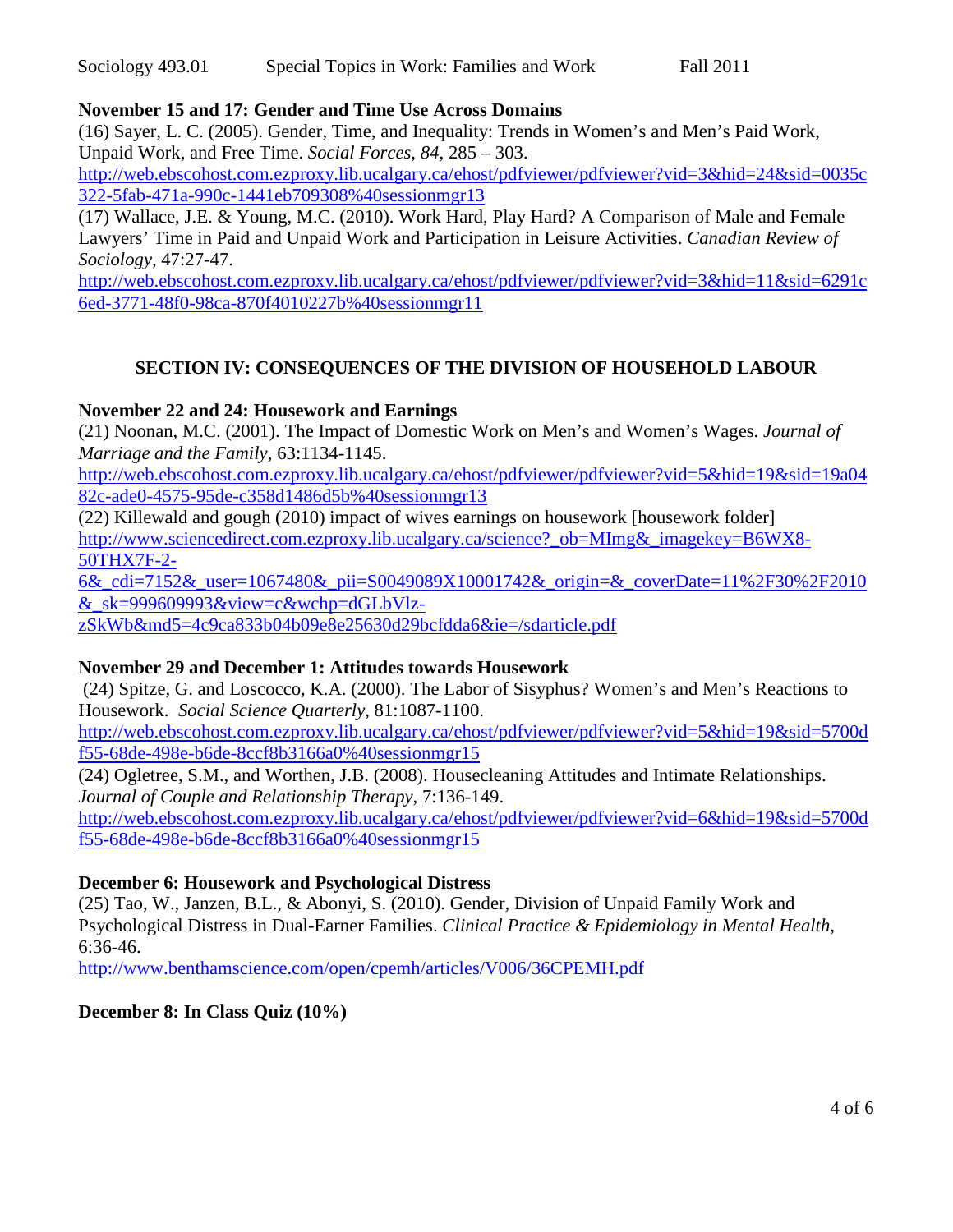**GRADING SYSTEM:** Grades are entered as raw scores into the grading system. Your final letter grade is computed based on the weighted sum of your raw scores. The letter grade descriptions listed below are from the University of Calgary calendar.

| Excellent, superior performance:    |                                         | $A+ = 95-100\%$ $A = 85\% - 94\%$ $A- = 80\% - 84\%$ |
|-------------------------------------|-----------------------------------------|------------------------------------------------------|
| Good, above average performance:    | $B_+ = 77\% - 79\%$ $B = 73\% - 76\%$   | $B = 70\% - 72\%$                                    |
| Satisfactory, basic understanding:  | $C_{+} = 67\% - 69\%$ $C = 63\% - 66\%$ | $C = 60\% - 62\%$                                    |
| Minimal pass, marginal performance: | $D+ = 55\% - 59\%$ $D = 50\% - 54\%$    |                                                      |
| Unsatisfactory performance:         | $F = 0\% - 49\%$                        |                                                      |

### **ADDITIONAL INFORMATION:**

• You must provide advance notice to the instructor if you are unable to take a test or complete the essay assignments on time. All requests for deferral of an essay due to health reasons must be accompanied by written documentation as outlined in the University Calendar and should be obtained while the student has the physical or emotional problem rather than after recovery. Deferred essays may be allowed in the following circumstances: illness, domestic affliction or religious conviction. Travel arrangements and misreading of the syllabus are not valid reasons for requesting a deferred essay due date. Deferrals will not be granted if it is determined that just cause is not shown by the student. If you have missed a test for a legitimate reason, the instructor can require you to write a "make up" test as close in time to the original test as possible or can choose to transfer the percentage weight to another course component. If the instructor schedules a "make up" test for you, its date and location will be at the convenience of the Department of Sociology.

• Deferral of term work past the end of a term also requires a form to be filled out. It's available at <http://www.ucalgary.ca/registrar/files/registrar/defTW.pdf> Once an extension date has been agreed between instructor and student, the form should be taken to the Faculty of Arts Program Information Centre (SS 110) for approval by an Associate Dean (Students)

• The Freedom of Information and Protection of Privacy (FOIP) legislation disallows the practice of having students retrieve assignments from a public place, e.g., outside instructor's office, the department office, etc. Term assignments must be returned to students individually, during class or during the instructor's office hours; if students are unable to pick up their assignments from the instructor, they provide the instructor with a stamped, self-addressed envelope to be used for the return of the assignment.

• Academic Accommodation: Students with a disability, who require academic accommodation, need to register with the Disability Resource Centre (MC 295, telephone 220-8237). Academic accommodation letters need to be provided to course instructors no later than fourteen (14) days after the first day of class. **It is the student's responsibility to register with the Disability Resource Centre and to request academic accommodation, if required.**

• Emergency Evacuations: In the case of fire or other emergency evacuation of this classroom/lab, please proceed to the assembly point by the Social Science Food Court (primary assembly point) or the ICT Food Court (alternate assembly point).

• Intellectual honesty is the cornerstone of the development and acquisition of knowledge and requires that the contribution of others be acknowledged. As a result, cheating or plagiarism on any assignment or examination are regarded as serious academic offenses. Students are advised to consult the University Calendar which presents a Statement of Intellectual Honesty and definitions and penalties associated with plagiarism, cheating, and other academic misconduct.